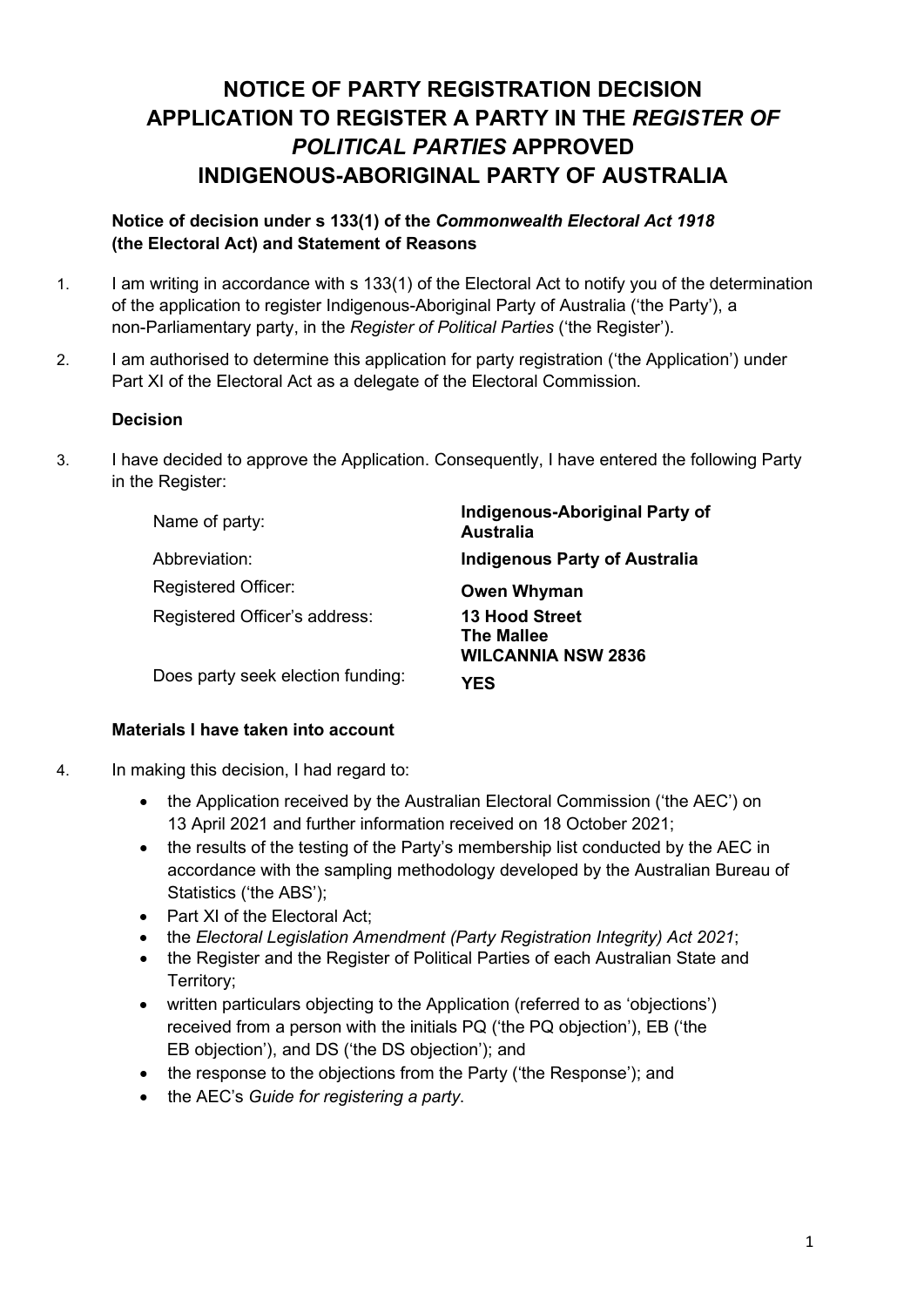# **Findings of Fact and Consideration**

5. On the material before me, I make the following findings:

# Procedural application requirements

- 6. I am satisfied that the Application meets the requirements of ss  $126(2)(a)$ –(g) of the Electoral Act. The Application:
	- was in writing, signed by the applicants (s  $126(2)$ );
	- set out the name of the Party  $(s 126(2)(a))$ ;
	- set out an abbreviation of the name of the Party (s  $126(2)(b)$ );
	- set out the name and address of the person who is to be the Registered Officer of the Party for the purposes of the Electoral Act (s 126(2)(c));
	- included a list of the names of the 1,500 members of the Party to be relied on for the purposes of registration (s 126(2)(ca));
	- stated that the Party wishes to receive moneys under Division 3 of Part XX of the Electoral Act (s 126(2)(d));
	- set out the names and addresses of the applicants and particulars of the capacity in which each applicant makes the Application (s 126(2)(e));
	- was accompanied by a copy of the constitution of the Party (s  $126(2)(f)$ ); and
	- was accompanied by a fee of  $$500$  (s  $126(2)(q)$ ).

## Membership list

7. The membership list submitted for the Application supplied on 18 October 2021 contained 1,650 names of people that the Party considers to be current members (referred to as 'members' below). AEC staff cross-checked this membership list with the Commonwealth Electoral Roll ('electoral roll'), as required by the meaning of 'member of a political party' in s 123(3) of the Electoral Act.

| <b>Submitted membership list</b>                           | 1,650            |
|------------------------------------------------------------|------------------|
| Automatically matched to the electoral roll                | 1,368            |
| Manually matched to the electoral roll                     | $\overline{248}$ |
| Unable to be matched or not enrolled on the electoral roll | (32)             |
| Deceased                                                   |                  |
| <b>Total</b>                                               | 1.616            |

8. Of the 1,616 members matched to the electoral roll the following were identified as duplicates within the membership list or as duplicate members who have previously supported the registration of a registered political party (or parties):

| Total matched to the electoral roll                                     | 1,616 |
|-------------------------------------------------------------------------|-------|
| Under 18 years old                                                      |       |
| Duplicates identified in the membership list provided by the Party      | 30    |
| Members identified as also supporting the registration of another party | 19    |
| <b>Total</b>                                                            | 1.566 |

9. In accordance with the random sampling formula provided by the ABS, a list of 1,566 members requires a random sample of 42 contactable members to confirm they are members of the Party, with up to four denials of membership are permitted. The Electoral Commission's view is that, absent of any relevant factors to the contrary, a failure to satisfy the test provided by the ABS alone constitutes reasonable grounds upon which the delegate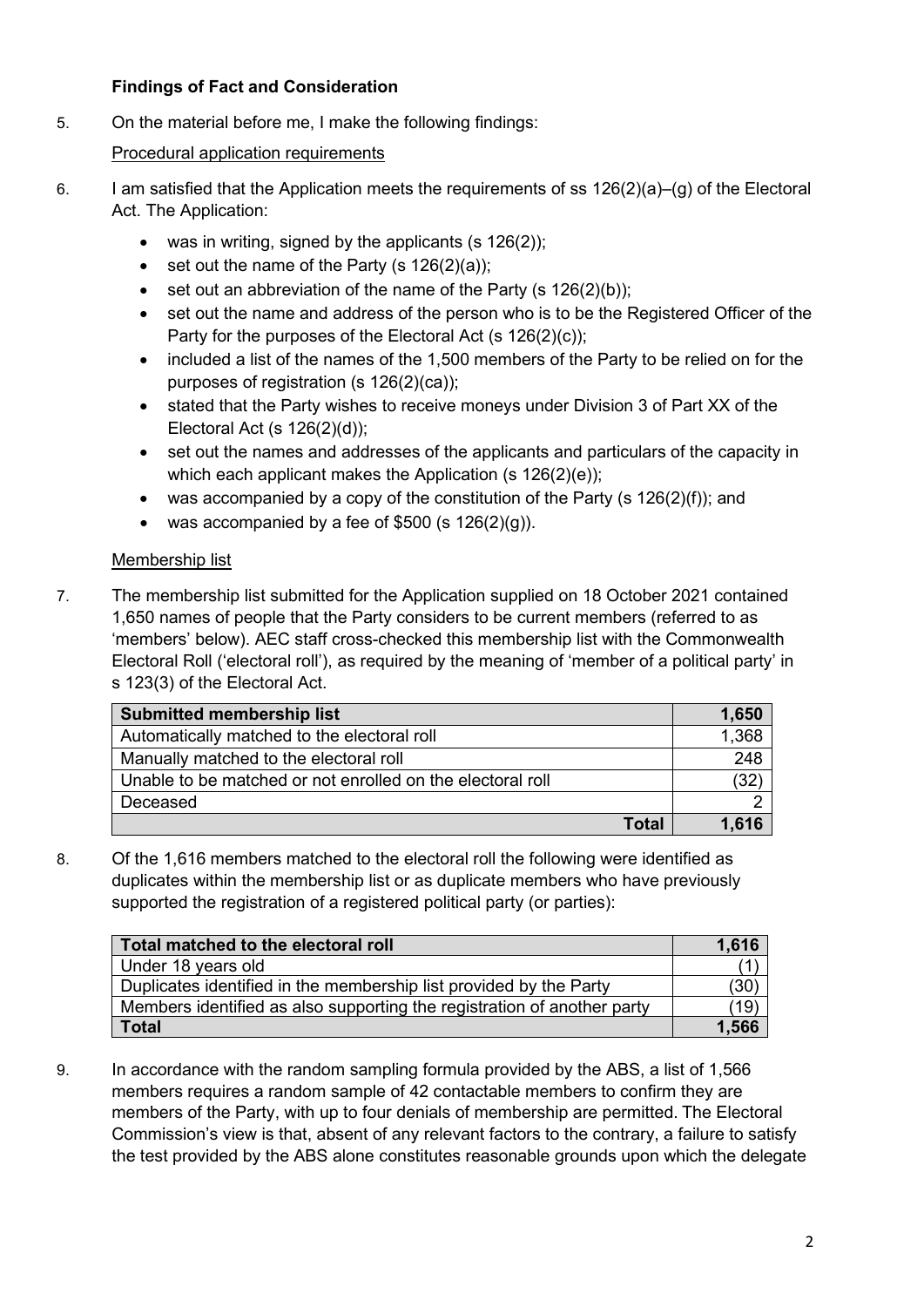of the Electoral Commission can be satisfied that a non-Parliamentary political party does not have the required 1,500 members.

| The relevant numbers for this membership test were: | <b>Members</b> |
|-----------------------------------------------------|----------------|
| The random sample size                              | 42             |
| <b>Denials Permitted</b>                            |                |
| The AEC attempted to contact*                       | 53             |
| The highest 44 responses were:                      |                |
| Confirmed Membership of the Party                   | 42             |
| Denied Membership of the Party                      |                |
| <b>PASS/FAIL</b>                                    | <b>PASS</b>    |

\*as some members were uncontactable, or provided a neutral response

10. Accordingly, I am satisfied that the Party has at least 1,500 members and the Application meets the requirements of s 126(2)(ca) of the Electoral Act.

#### Party constitution

- 11. A copy of the constitution of the Party accompanied the Application as required by s 126(2)(f) of the Electoral Act. The constitution provided in the Application:
	- is in writing; and
	- sets out the aims of the Party, at least one of which being the promotion of the election of its candidates to the Senate and/or House of Representatives.
- 12. Accordingly, I am satisfied that the Party meets the requirements of having a written constitution in accordance with the definition of *eligible political party* at s 123(1) of the Electoral Act and the definition of *political party* at s 4 of the Electoral Act.

#### Written particulars

- 13. Section 132(7) of the Electoral Act provides that the Electoral Commission shall not register a political party unless it has considered any particulars submitted objecting to a party's registration, and any reply to particulars that may have been submitted. Section 132 of the Electoral Act also outlines the requirements for submitting and processing objections to an application.
- 14. On 6 August 2021, the application was advertised in 10 major newspapers circulating in each State and Territory of Australia and published on the AEC website. The advertised closing date for objections was 6 September 2021.

| <b>Written</b><br>particulars from | Date received    | <b>Administrative</b><br>requirements met | <b>Grounds for objection</b><br>under the Electoral Act |
|------------------------------------|------------------|-------------------------------------------|---------------------------------------------------------|
| The PQ objection                   | 6 August 2021    | Yes                                       | S $129(1)(b)$                                           |
| The EB objection                   | 19 August 2021   | Yes                                       | SS 129 and 129A                                         |
| The DS objection                   | 6 September 2021 | Yes                                       | SS 126 and 129                                          |

15. The Electoral Commission received three objections.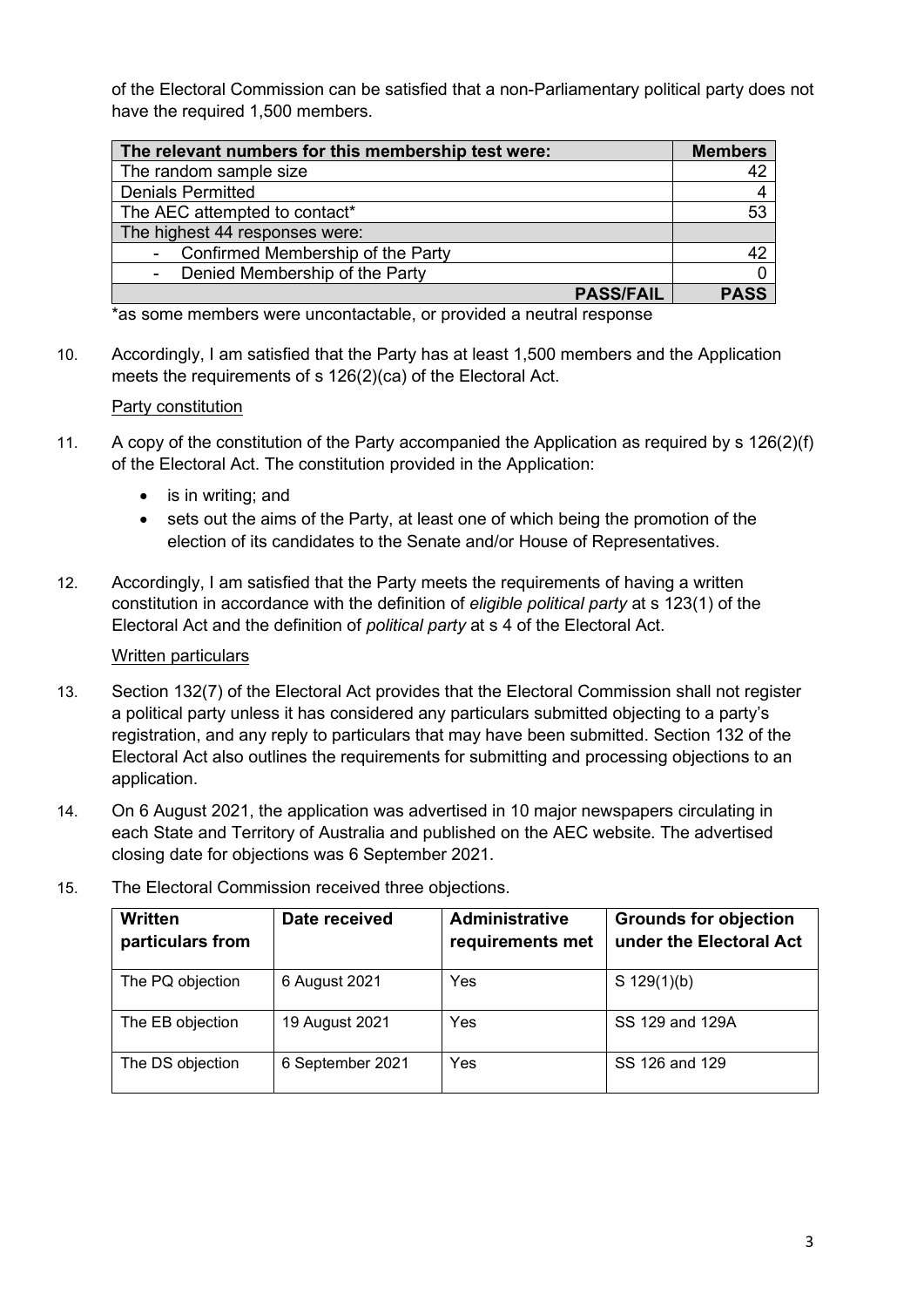16. Summary of the PQ objection:

'I object to registration of this party under this name on the basis that it is obscene, based on the definition of obscene as "repulsive by reason of crass disregard of moral or ethical principles". Section 129.1 (b) of the Electoral Act applies.'

'Australia is a democratic state where racism should not be tolerated, but the proposed name implies a separation of rights or membership based on ethnicity. Approval of such a name could be a precedent to applications for others, e.g. an Anglo party, a Negro party or other inappropriate term.'

17. Summary of the EB objection:

'I wish to object to Proposed abbreviation of the "Indigenous Party of Australia" or "IPA" as they will be using the abbreviations of the following businesses or organisations and also a known type of an alcohol drink.'

'IPA - Is also known as the "Institute of Public Affairs" and had been an established Australian business for many years.'

'IPA - Is the major as well as the oldest representative organisation for phoneticians. It was established in Paris in 1886 and is named "International Phonetic Association". IPA - Is also a type of beer, named India Pale Ales were invented in Britain. Now IPA beers are known around the world.'

'Do does a political party wish to be represented by an anachronism (IPA) that is already in use by another political business, phonetics business and especially the identification of a type of beer.'

'Also, there was no logo available to view in the 'Notice of Application' by Mr Owen Whyman, the proposed registered officer.''

18. Summary of the DS objection:

''This party is a fake and is mostly Non Aboriginal people and fake ………….who do not speak for Country and are constantly dividing and separating our community. Sighting hate relations and racist speeches. Providing damaging false media regarding our local Darkinynoong community and Darkinjung LALC. We demand this party not be supported.'

'It is not an indigenous party and on the grounds that

- the application does not relate to an eligible political party
- the application should be refused under section 129 of the Electoral Act.'
- 19. On 12 August 2021, the Party provided the AEC with the Party's response to the PQ objection and, on 30 August 2021, the Party provided the AEC with the Party's response to the EB objection. The Party did not provide the AEC with a response to the DS objection. The Responses were published on the AEC website in accordance with s 132(6) of the Electoral Act.

#### Procedural validity of objections

- 20. For objections to be assessed as procedurally valid, they need to meet the administrative requirements under ss 132(2)–(3) of the Electoral Act.
- 21. I consider that all of the objections from the persons listed above addressed the administrative requirements of ss 132(2) and 132(3) of the Electoral Act as all three of the objections were submitted within the consideration period (on or before 11.59PM on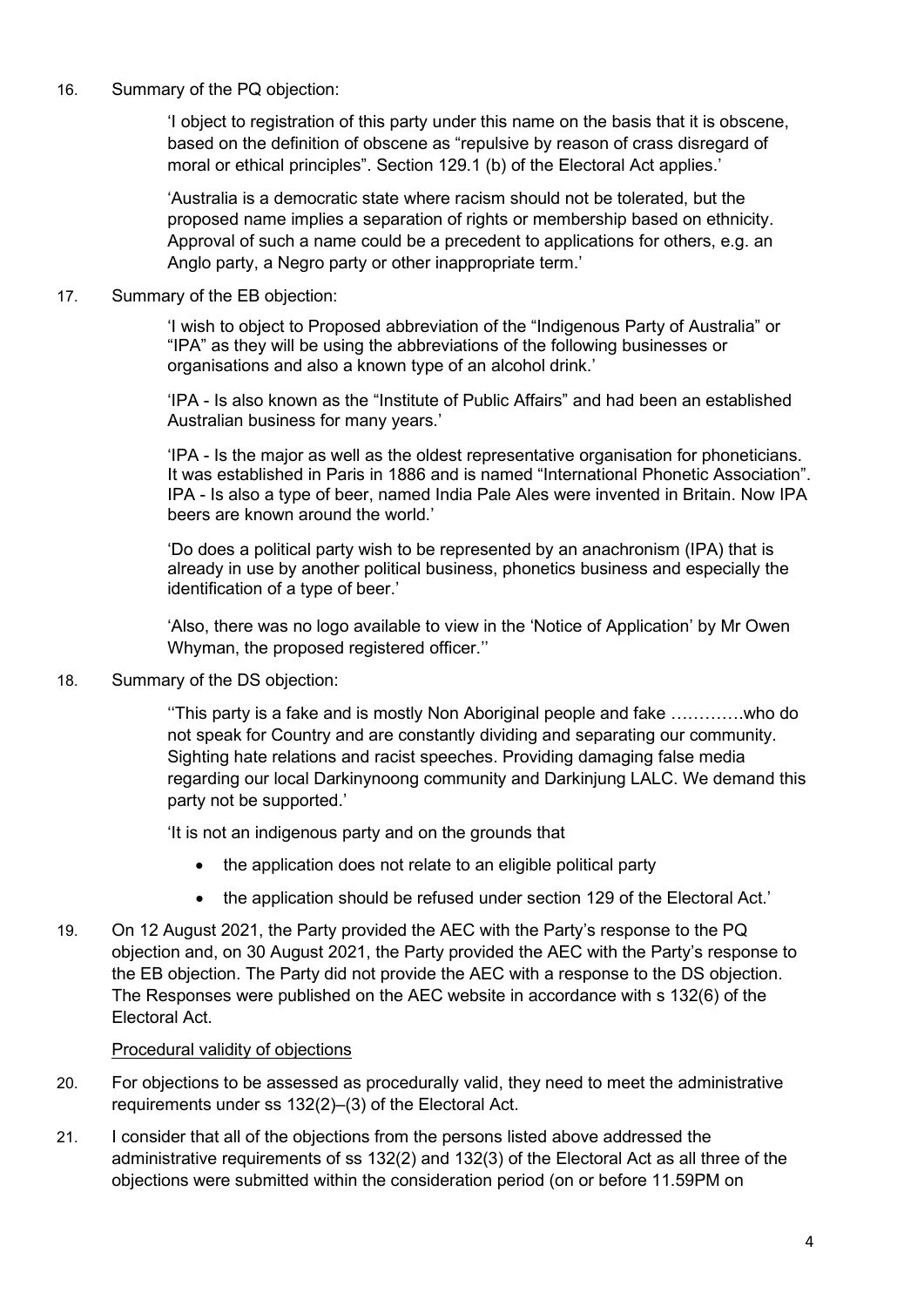6 September 2021, applying ss 2G(1) and 36(1) of the *Acts Interpretation Act 1901*); were signed by the person submitting the objection and specified a postal address of that person that did not consist of a post office box number (ss 123(1) and 140 of the Electoral Act).

### Relevant grounds for objections to the Application

- 22. Section 132(2)(b) of the Electoral Act provides that a person can only submit written particulars objecting to an application to register a party (or a logo in the case of point (iv)) on the following grounds:
	- (i) the application does not relate to an eligible political party; or
	- (ii) the application is not in accordance with s 126 of the Electoral Act; or
	- (iii) the application should be refused under s 129 of the Electoral Act; or
	- (iv) the Electoral Commission should refuse to enter a logo of the party in the Register under s 129A of the Electoral Act.

#### Consideration of objections

- 23. I do not consider that any of the objections have provided grounds under s 126 of the Electoral Act that indicate that the Application has not been made in accordance with the requirements for an application under s 126 of the Electoral Act (s 132(2)(b)(ii)). Similarly, as the Party did not seek registration of a logo, s 132(2)(b)(iv) of the Electoral Act is not applicable.
- 24. I am of the view that all three objections have been made on the alleged basis that the name, Indigenous-Aboriginal Party of Australia, and the abbreviation, Indigenous Party of Australia, are prohibited under s 129 of the Electoral Act (s 132(2)(b)(iii)). It would appear the DS objection has also been made on the alleged basis that the Party is not an eligible political party (s 132(2)(b)(i)).
- 25. Section 129 of the Electoral Act outlines the requirements for registering party names and abbreviations. An objection to a party name or abbreviation, which is made on the grounds of s 132(2)(b)(iii) of the Electoral Act, can be made against any of the requirements outlined under s 129 of the Electoral Act.
- 26. Section 129(1) of the Electoral Act provides:

*The Electoral Commission shall refuse an application for the registration of a political party if, in its opinion, the name of the party or the abbreviation of its name that it wishes to be able to use for the purposes of this Act (if any):*

- *(a) comprises more than 6 words;*
- *(b) is obscene, frivolous or vexatious;*
- *(c) is the name, or is an abbreviation or acronym of the name, of another political party (not being a political party that is related to the party to which the application relates) that is a recognised political party;*
- *(d) so nearly resembles the name, or an abbreviation or acronym of the name, of another political party (not being a political party that is related to the party to which the application relates) that is a recognised political party that it is likely to be confused with or mistaken for that name or that abbreviation or acronym, as the case may be; or*
- *(da) is one that a reasonable person would think suggests that a connection or relationship exists between the party and a registered party if that connection or relationship does not in fact exist; or*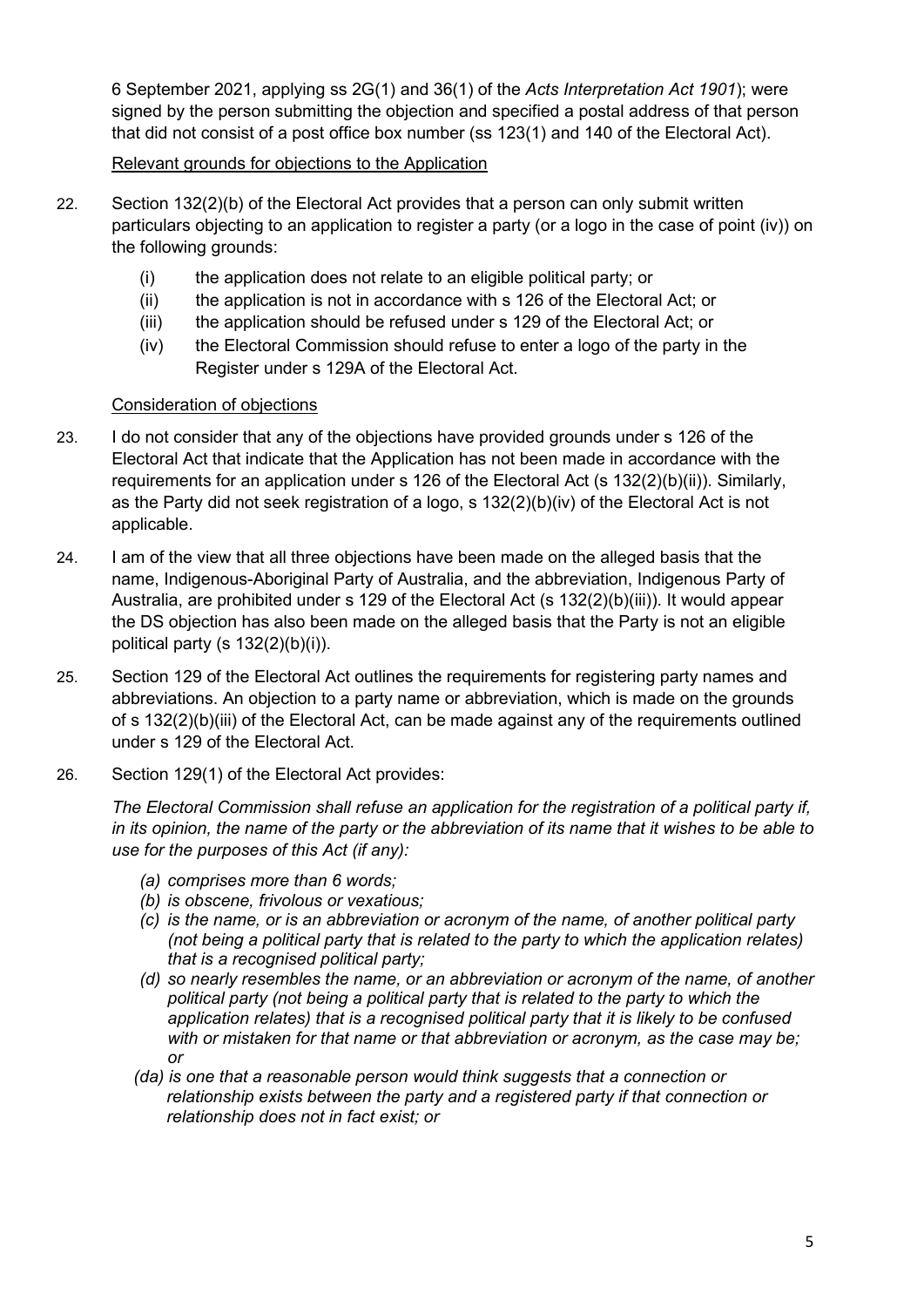- *(e) comprises the words "Independent Party" or comprises or contains the word "Independent" and:*
	- *(i) the name, or an abbreviation or acronym of the name, of a recognised political party; or*
	- *(ii) matter that so nearly resembles the name, or an abbreviation or acronym of the name, of a recognised political party that the matter is likely to be confused with or mistaken for that name or that abbreviation or acronym, as the case may be.*

## *PQ objection*

- 27. I have considered, and reject the PQ objection for the following reasons.
- 28. The PQ objection considers that the proposed name is 'obscene' for the purposes of s 129(1)(b) of the Electoral Act. The reasons provided are that the definition of obscene is 'repulsive by reason of crass disregard of moral or ethical principles'. The PQ objection also provides further reasoning that 'Australia is a democratic state where racism should not be tolerated, but the proposed name implies a separation of rights or membership based on ethnicity. Approval of such a name could be a precedent to applications for others, e.g. an Anglo party, a Negro party or other inappropriate term'.
- 29. The term 'obscene' is not defined in the Electoral Act. However, in determining if a name is 'obscene' in the context of assessing s 129 of the Electoral Act (which is a question of fact to be determined according to the opinion of the Electoral Commission or the delegate), I have considered the following:
	- is the name 'obscene' according to ordinary definitions of the word 'obscene' ('indecent', 'offensive to modesty or decency', or includes a commonly-accepted 'obscenity' etc.); or
	- is it a name which is designed to bring the electoral system into disrepute or which may undermine the respect for and community standing of government agencies, registered political parties, or democratically-elected members of Parliament.
- 30. I do not consider that the name 'Indigenous-Aboriginal Party of Australia' or the abbreviation 'Indigenous Party of Australia' or the individual words ('Indigenous', 'Aboriginal', 'Party', 'of' or 'Australia') meet any of the ordinary definitions of 'obscene'. Further, I do not consider that the name 'Indigenous-Aboriginal Party of Australia' or the abbreviation 'Indigenous Party of Australia' would bring the electoral system into disrepute or undermine the respect for and community standing of government agencies, registered political parties, or democraticallyelected members of Parliament.

## *EB objection*

- 31. I have also considered, and reject, the EB objection for the following reasons.
- 32. It is my view that the EB objection alleges that the Party's name or abbreviation are prohibited under s 129 of the Electoral Act for the reason that the acronym 'IPA' (which DS asserts as being the acronym of the Party):
	- is associated with the "Institute of Public Affairs", "International Phonetic Association" and "India Pale Ales"; and
	- 'is already in use by another political business, phonetics business and especially the identification of a type of beer'.
- 33. None of the Institute of Public Affairs, International Phonetic Association or India Pale Ales is a recognised political party as defined under s 129(2) of the Electoral Act. Therefore, the EB objection does not identify a registered party that causes the proposed name or abbreviation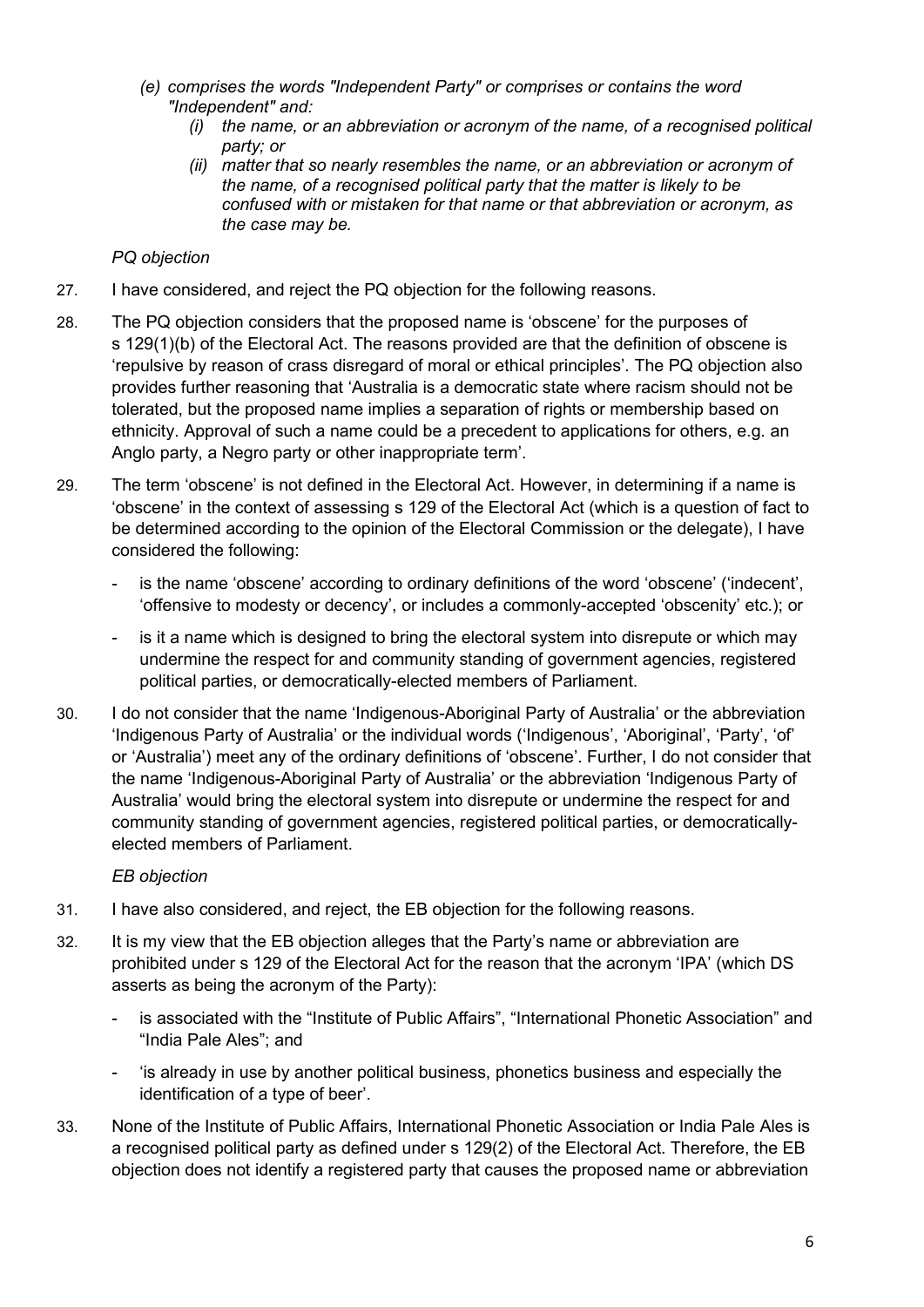to be a name or abbreviation that a reasonable person would think suggests that a connection or relationship exists between the Party and a recognised party if that connection or relationship does not in fact exist (s 129(1)(da) of the Electoral Act). Similarly, the EB objection does not identify a recognised political party the name, abbreviation, or acronym of which is (or is resembled by) the name or abbreviation of the Party (ss 129(1)(b)–(c) of the Electoral Act).

# *DS objection*

- 34. I have also considered, and reject, the DS objection for the following reasons.
- 35. The grounds for objecting are based on DS' opinion that the Party is 'mostly Non Aboriginal people' and therefore 'a fake'. The ethnicity of a party's members has no bearing on the requirements in ss 123, 126, or 129 of the Electoral Act, and the assertion that the Party is a 'fake' is not supported by evidence that the Party's application has failed to satisfy any of the requirements under ss 123, 126, or 129 of the Electoral Act .

## Party name and abbreviation

- 36. When undertaking an initial assessment of the Application, I considered the Party's proposed name and proposed abbreviation against the requirements of s 129 of the Electoral Act, and reviewed the Register and the registers for each State and Territory for parties with a similar name, abbreviation or acronym.
- 37. The Party name, Indigenous-Aboriginal Party of Australia, and the abbreviation of the Party name, Indigenous Party of Australia:
	- do not comprise more than 6 words;
	- are not obscene:
	- are not the name, or an abbreviation or acronym of the name, of another political party (not being a political party that is related to the Party) that is a recognised political party;
	- do not so nearly resemble the name, or an abbreviation or acronym of the name, of another political party (not being a political party that is related to the Party) that is a recognised political party that it is likely to be confused with or mistaken for that name or that abbreviation or acronym;
	- are not one that a reasonable person would think suggests a connection or relationship exists between the Party and a registered party;
	- do not comprise the words "Independent Party";
	- do not comprise or contain the word "Independent" and the:
		- $\circ$  name, or abbreviation or acronym of the name, of a recognised political party; or
		- $\circ$  matter that so nearly resembles the name, or an abbreviation or acronym of the name, of a recognised political party that the matter is likely to be confused with or mistaken for that name or that abbreviation or acronym.
- 38. Accordingly, I am satisfied on the materials before me that there is no basis to refuse the Application under s 129 of the Electoral Act.

## **Conclusion**

39. For the reasons outlined above, I approve the application from Indigenous-Aboriginal Party of Australia for registration in the Register, as a delegate of the Electoral Commission for the purposes of ss 126(3) and 133(1) of the Electoral Act.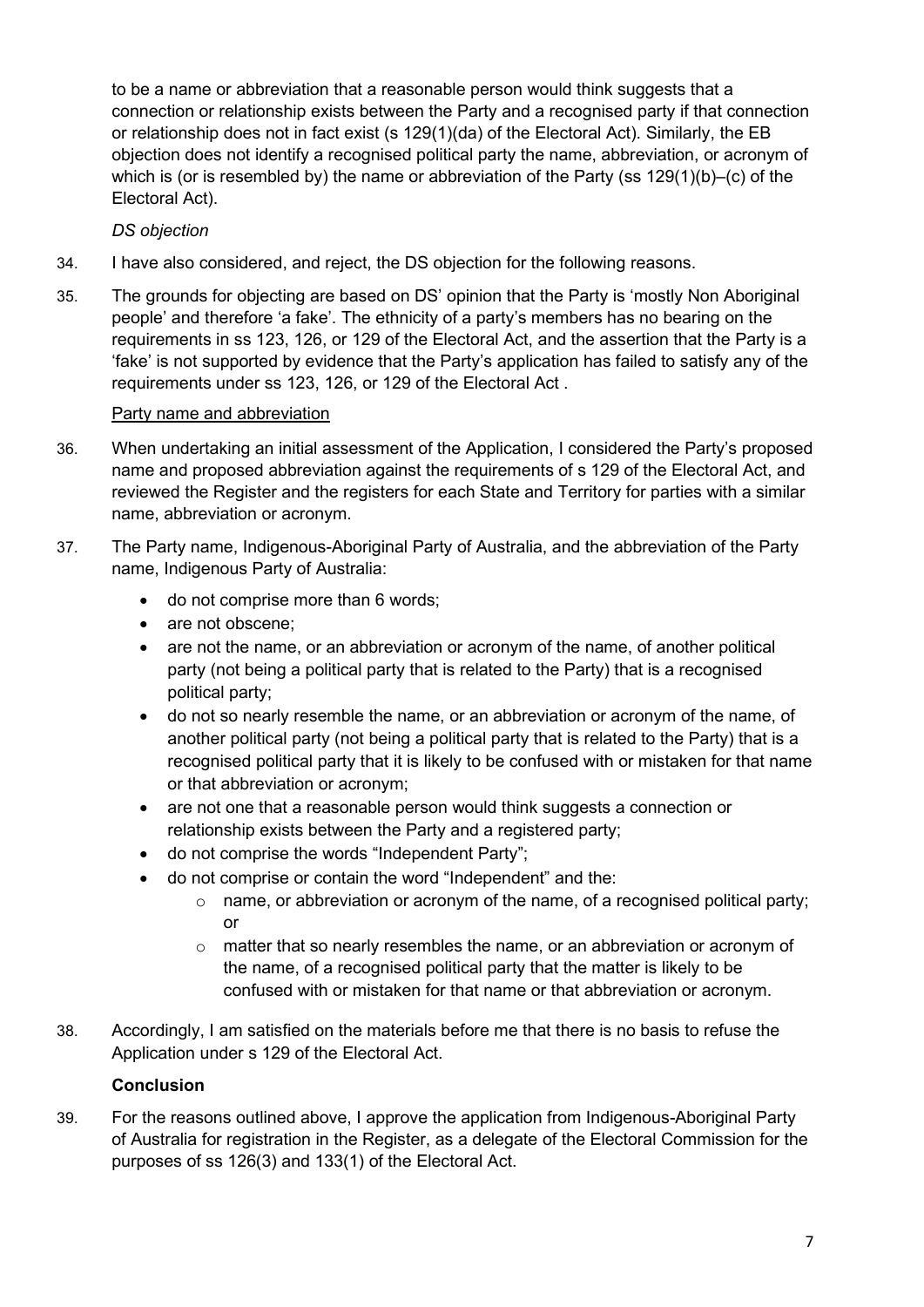# **Your Review rights**

- 40. Under s 141(2) of the Electoral Act, a person (including an organisation) affected by the decision who is dissatisfied with the decision may make a written application to the Electoral Commission for internal review of this decision within 28 days after the day on which the decision first comes to the notice of that person. There is no fee payable for requesting an internal review.
- 41. Requests for review of this decision should be addressed to Mr Tom Rogers, Australian Electoral Commissioner, and emailed to [commission.secretariat@aec.gov.au](mailto:commission.secretariat@aec.gov.au) or posted to Locked Bag 4007, Canberra City ACT 2601.

#### How do I request an internal review?

- 42. In accordance with ss 141(2) and 141(3) of the Electoral Act, an application for review must:
	- be in writing;
	- specify the name of the applicant;
	- specify an address of the applicant; and
	- set out the reasons for making the application.
- 43. If you wish to apply for additional time beyond the 28 days to make an application for review of the delegate's decision, please also include the reasons for the application for additional time.

#### Who conducts an internal review?

- 44. The Electoral Commission, which is comprised of three members, the Electoral Commissioner, a judicial member and a non-judicial member, conducts internal reviews.
- 45. Under s 141(4) of the Electoral Act, the Electoral Commission shall review an application and make a decision to either:
	- affirm the decision under review;
	- vary the decision under review; or
	- set aside the decision under review and make a decision in substitution for the decision set aside.

#### What can I do if I disagree with the outcome of an internal review?

46. If an internal review decision has been made by the Electoral Commission a person whose interests are affected, and who is dissatisfied with the decision made by the Electoral Commission, may apply to the AAT for an external merits review of the decision. More information on how to apply to the AAT and any applicable fees can be found on its website: [www.aat.gov.au/applying-for-a-review/how-to-apply.](http://www.aat.gov.au/applying-for-a-review/how-to-apply)

#### Freedom of Information

47. Under the *Freedom of Information Act 1982* ('the FOI Act') any person has the right to request access to documents held by the AEC. For more information about access to documents under the FOI Act please visit the AEC's "Access to AEC information" webpage at: [www.aec.gov.au/information-access/index.htm.](http://www.aec.gov.au/information-access/index.htm)